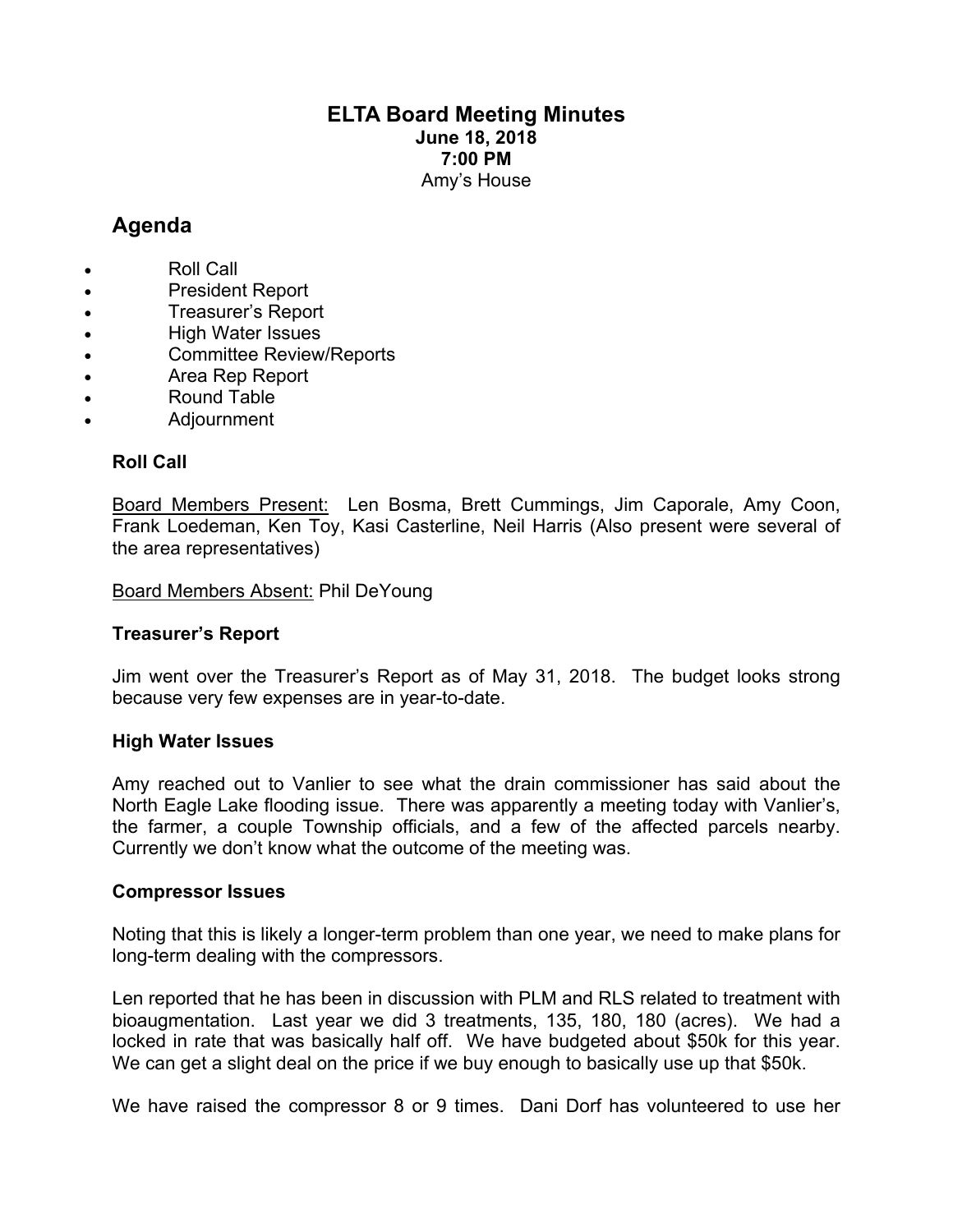property to host what was Ted's compressor. PLM needs about \$1,500 to do their work, and maybe another \$2,000 to run electric from the new property host. Watt's compressor is not working, but it's a power issue, not a compressor issue. Hettinga's compressor has been moved several times and there isn't much yard left to put it. Len estimates we are at approximately \$7-8k in funds necessary to deal with just the issues that have already presented themselves.

Len has recommended that we lock in the price break and buy 6 pallets of bioaugmentation – 4 out of SAD 2 and the remaining 2 out of SAD 1.

We discussed and ultimately voted to pursue getting the 3 compressors back up and running. For now we will not deal with raising the existing platforms in hopes the water ceases to rise. Len will contact the Township and ask them if we have their permission to pursue it on our own.

#### **Lake Quality Committee**

Amy Frank/Michelle Len/Gwen (chair) Phil/Betty

#### **Meter Reading**

Jim and Neil are going to take the lead on this.

#### **Communications**

Amy Kasi Neil Ken (chair)

#### **Legal/Safety**

Brett Deb

#### **Membership = Area Reps**

| Tom               |
|-------------------|
| Michelle          |
| Deb               |
| Frank             |
| Kasi              |
| Brian or Neil (?) |

#### **Committee Reports**

Lake Quality – Weed treatment was done on June  $14<sup>th</sup>$ . Bioaugmentation will likely start up in a couple weeks. 30 Geese were caught this year. Purple Loosestrife is not currently visible.

None of the other committees had anything to report at this time except that